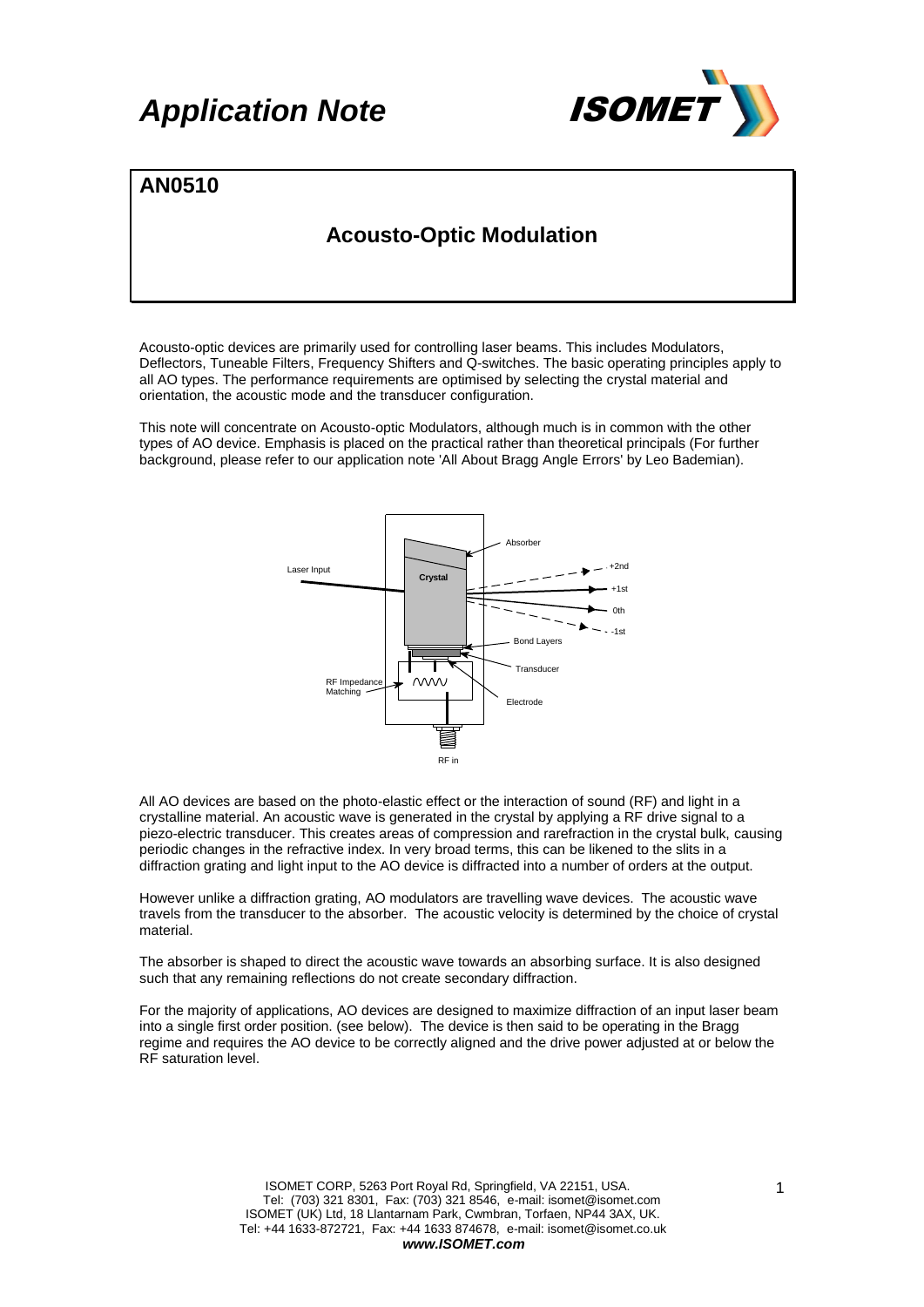

### **Basic Acousto Optic Modulator and Driver**



Key Parameters:

#### **Angles**

The input Bragg angle is given by:

$$
\theta_{Bragg} = \frac{\lambda f}{2.V}
$$

This angle is in the plane of deflection and relative to a normal from the input optical surface. Except for certain AO devices with birefringent crystals, the laser beam can be input into either aperture and at + or - Bragg angle.

The output separation angle between the Zeroth order and First order is given by:

$$
\theta_{sep}=\frac{\lambda f}{V}
$$

where :  $f = RF$  frequency  $\lambda$  = wavelength<br>  $V$  = acoustic vel  $=$  acoustic velocity, TeO2: 4.2mm/us PbMoO4: 3.63mm/us Quartz: 5.7mm/us Ge: 5.5mm/us

### **Efficiency**

Diffraction Efficiency (DE) is defined as the ratio of the output zero order beam (RF off) and the first order beam (RF on)

$$
DE = \frac{I_{1st}}{I_{0th}}
$$

In addition the device exhibits insertion losses (IL) due to absorption in the bulk material and losses at the A/R coated surfaces.

$$
IL = 1 - \frac{I_{0th}}{I_{Laser}}
$$

Total throughput efficiency is the combination of the above factors, DE x (1-IL) %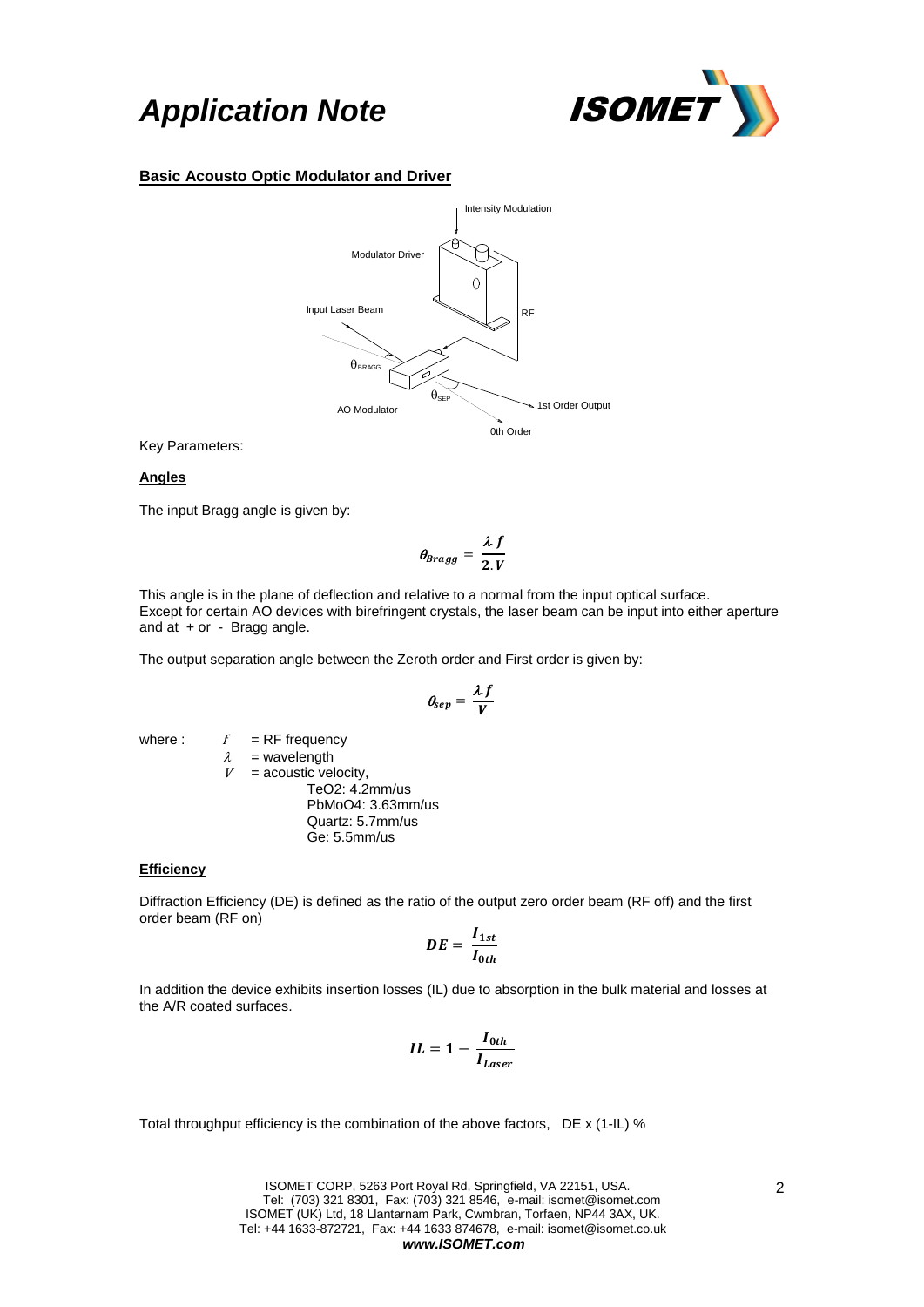

### **Intensity Modulator**

With no RF drive power, the input beam is unaffected and travels straight through the AO device into the zero order position. There will be small transmission losses from the A/R coatings and bulk absorption in the crystal. Together these are termed the "Insertion Loss". Typical values 3% - 7%.

When the RF power is applied, a significant percentage of the incident beam is directed into the First order.



The relationship between the RF drive, First and Zero order outputs is illustrated below. Up to 90% of the input power can be diffracted into the first order position. The Zero order power is never at zero

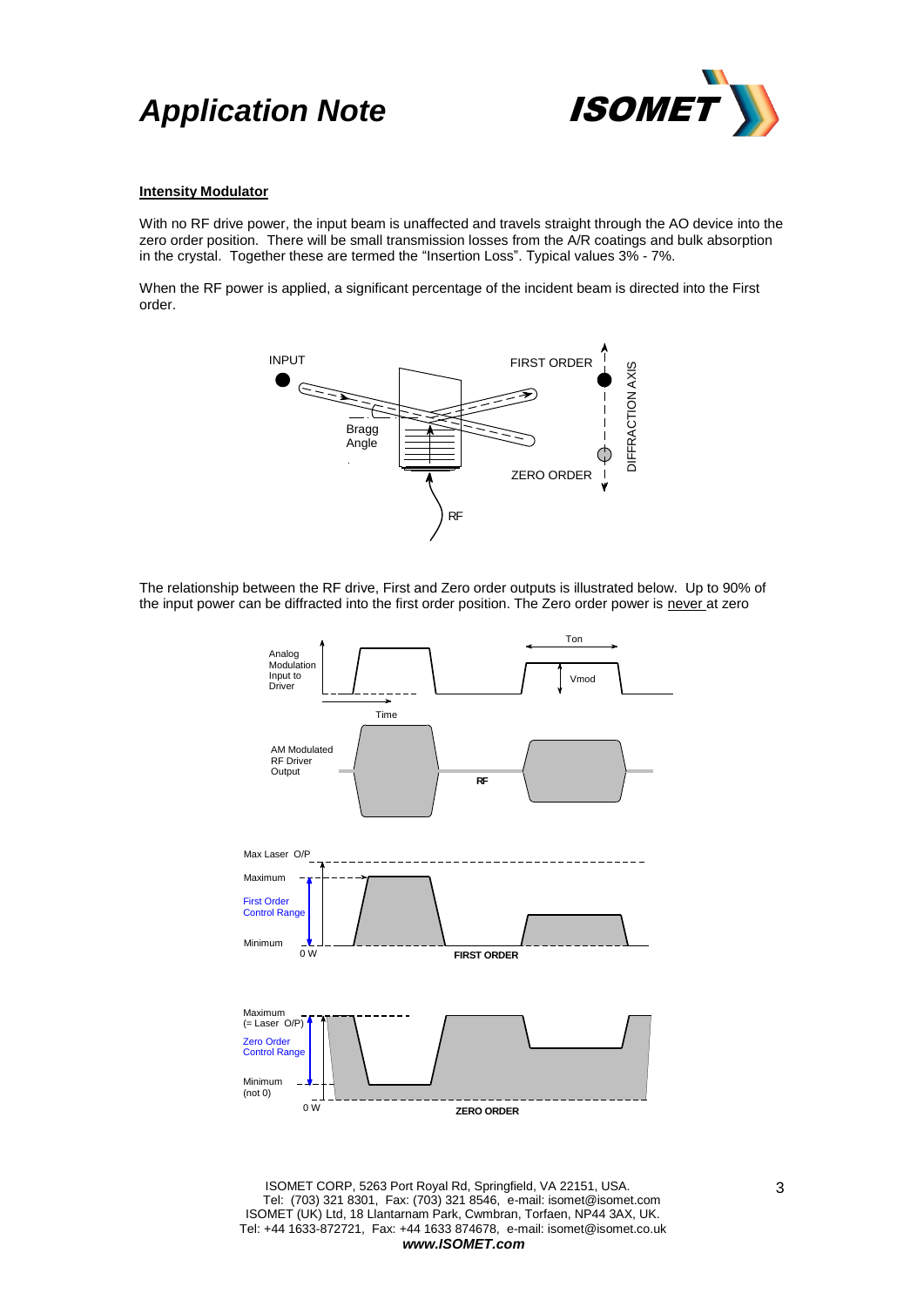

### **Bragg Angle**

Optimum efficiency is achieved when the incident light (laser beam) is input to the AO device at the Bragg angle given by:

$$
\theta_{Bragg}=\frac{\lambda f}{2.V}
$$

Bragg angle errors will reduce efficiency. The sensitivity is shown graphically below. This shows the response for typical AO devices with low (dark), medium (dashed) and high (pale) "Q" factors (not to be confused with Q-switches. See Design Considertion section below)



### **RF Driver Power**

The optimum RF power for maximum diffraction efficiency is given by:

$$
P_{sat} = \frac{k \cdot \lambda^2 \cdot H}{2 \cdot L \cdot M_2}
$$

This is termed the saturation power level

- where :  $f = RF$  frequency
	- $V =$  acoustic velocity
	- $L =$  interaction (electrode) length
	- $\lambda$  = wavelength
	- $H =$  electrode height
	- $M_2$  = Figure of Merit
	- $k =$  Transducer Conversion loss (1.12 typ.)

The RF drive power increases with the square of the wavelength. Often, for devices operating in the NIR, maximum efficiency is restricted because P<sub>sat</sub> exceeds the device RF power rating for that device. AO Devices requiring high RF drive powers are water cooled.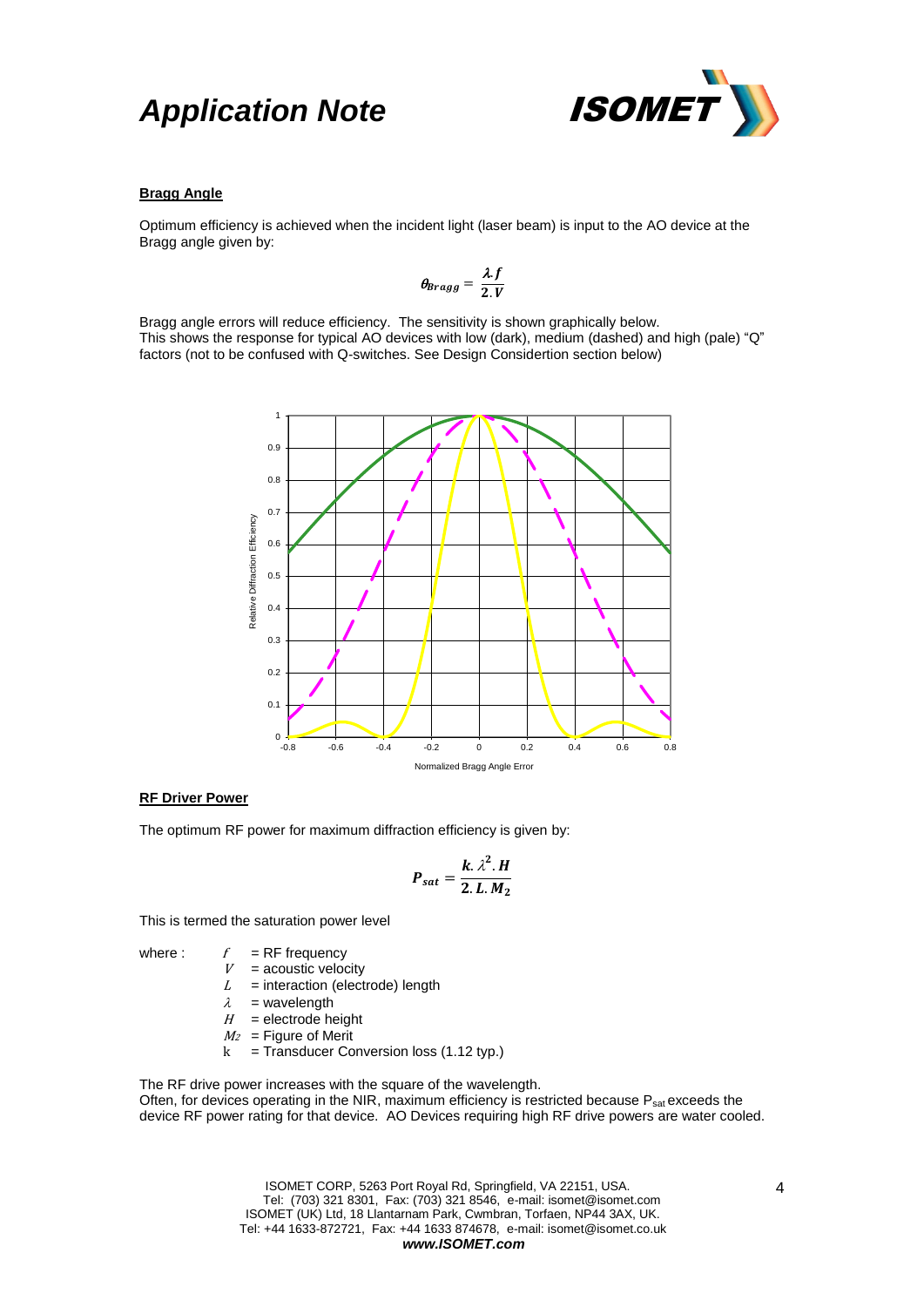

The relationship between the first order diffraction efficiency and RF drive power is a sine squared function. When the device is operated at a power (P) less than Psat, the relative efficiency  $(\varepsilon)$  can be determined from the formula:

$$
\varepsilon = \sin^2 \frac{\pi}{2} \cdot \sqrt{P_{in}/P_{sat}}
$$

This is the basis for amplitude modulation of the laser beam

The RF driver can be switched between Zero and Psat for *Digital* (On:Off) modulation or controlled in a proportional fashion for *Analog* modulation of the first order intensity.



#### **Modulation Speed**

The optical switching time is defined by the transit time of the acoustic wave across the beam waist in the AO crystal.



For a Gaussian beam the optical rise time can be approximated by the formula

$$
\tau_r=0.65.\frac{d}{V}
$$

where :  $d = 1/e^2$  beam diameter

 $V =$  acoustic velocity

Acoustic velocities are in the range of 0.6mm/usec to 5.9mm/usec The desired optical rise/fall time will define the required AOM RF bandwidth and centre frequency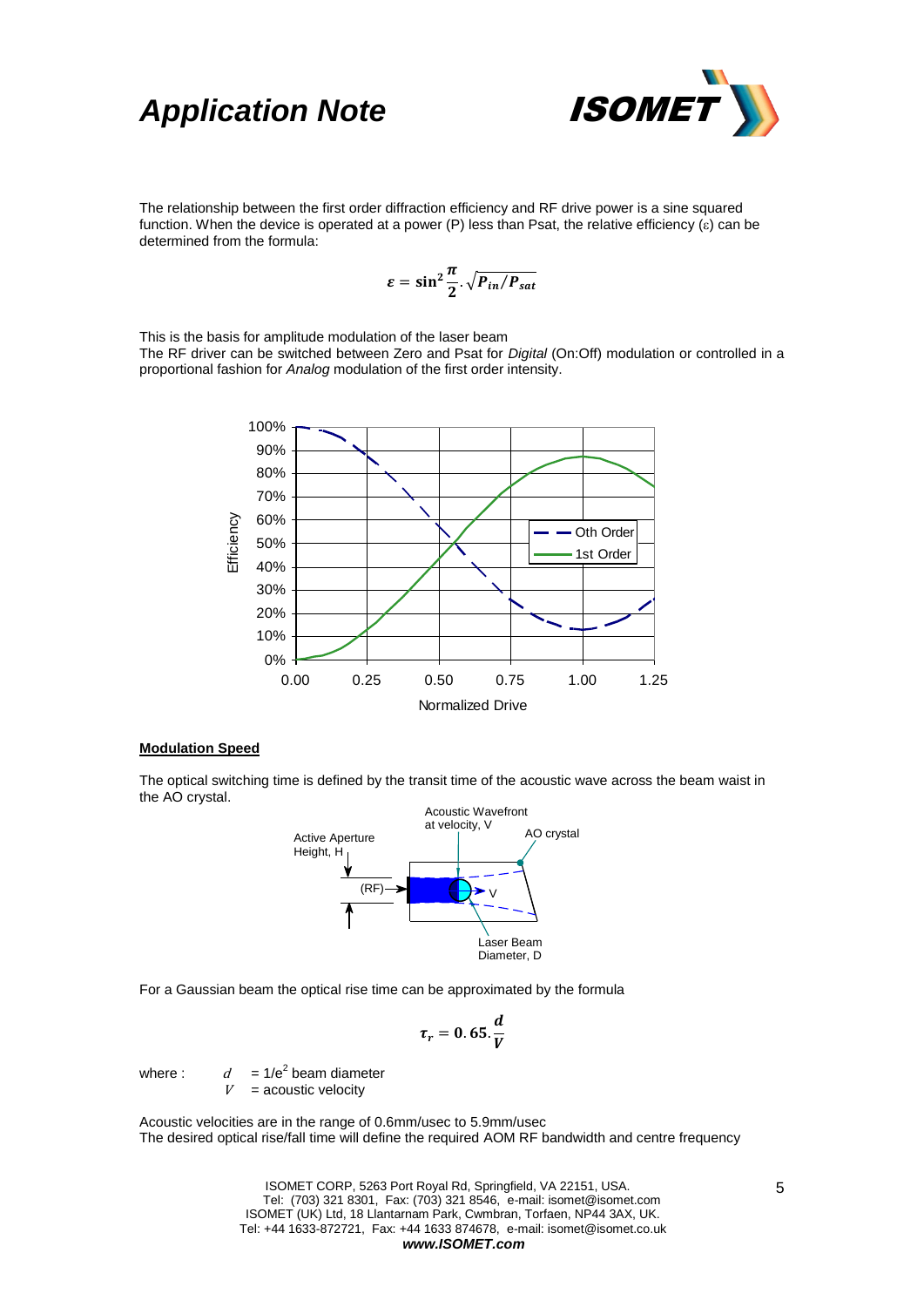



#### RF Frequency considerations

Modulation bandwidth is approximated by:  $BW_{mod} = 0.35/\tau_r$ 

The required AO transducer bandwidth is twice this modulation bandwidth. (Consider the AOM as a double sideband modulator), Thus the full device RF bandwidth  $BW_{full} = 2$ .  $BW_{mod}$ 

AO devices inputs are RF matched to 50 ohm impedance and limited to an octave bandwidth in order to reduce 2<sup>nd</sup> order effects. The minimum centre frequency is therefore 2x BW

#### Beam Waist Considerations

To increase the modulation rate, it is necessary to focus the beam into the AO device.

As the beam is increasingly focussed, the efficiency and output beam circularity will degrade due to Bragg angle errors. As illustrated in the diagram below, the outer rays of the input cone of light are no longer at the same angle its core. The entire beam is not at the optimum Bragg angle and the extremities will not be diffracted as efficiently as the centre. This effect only occurs in the one axis along the plane of diffraction.



*Hint:*

*The resultant dark line through the centre of the Zero order can be used as an aid to Bragg angle adjustment. Maximum efficiency is achieved when this line is near centre of the zero order* 

The *Beta* factor is a measure of modulator performance and output beam characteristics under focussed beam conditions. This is given by the ratio of the optical and acoustic divergences in the AO crystal.

$$
\beta = \frac{\lambda L.f}{n.\omega_o.V}
$$

where:  $V =$  acoustic velocity

- $L =$  interaction length
- $f = RF$  frequency
- $n =$  refractive index
- $\lambda$  = wavelength
- $\omega_0$  = beam waist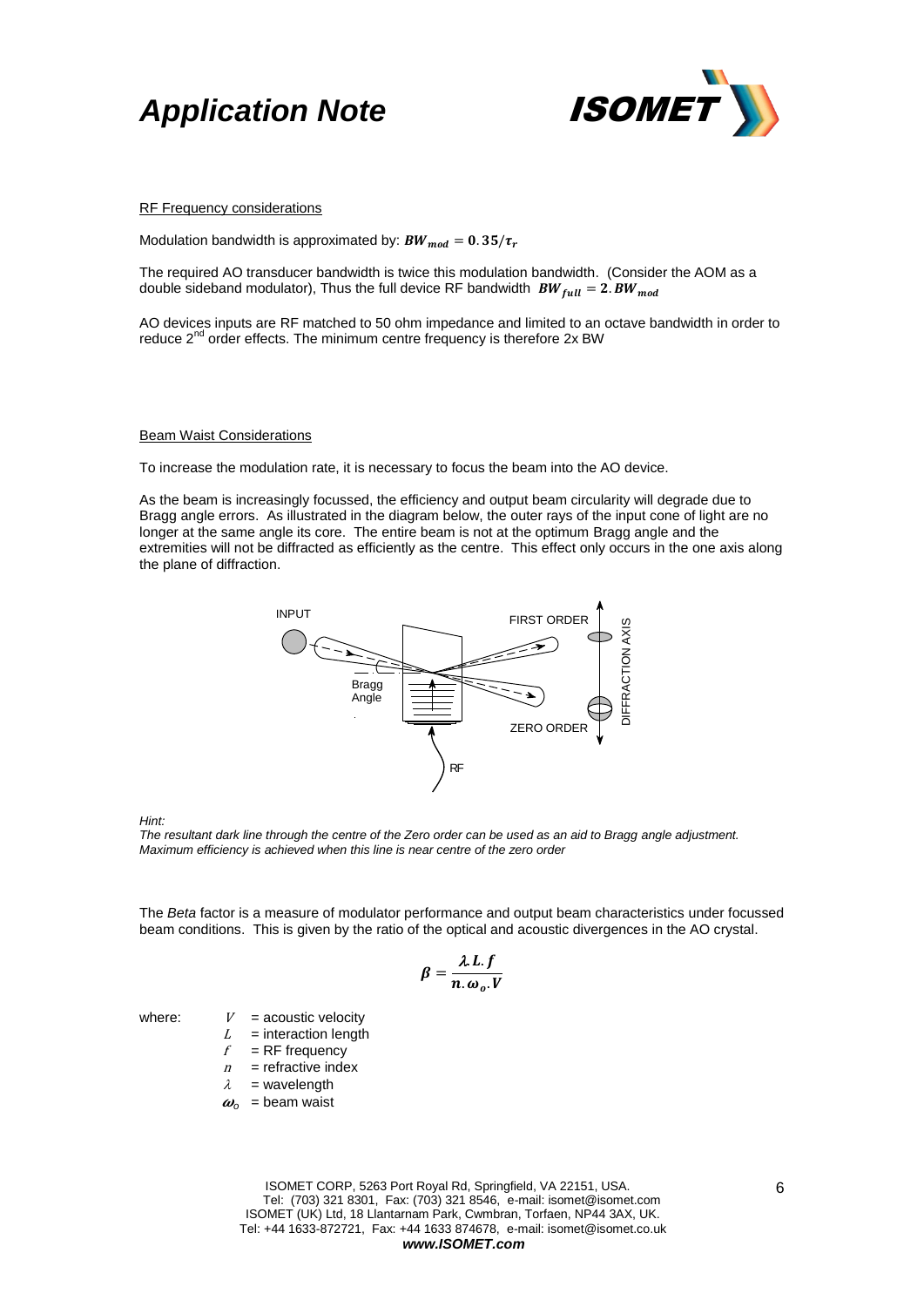

As illustrated below, the diffraction efficiency reduces as the beam becomes increasing focussed See K(B) trace  $\approx \beta$ . [K(Q) is a function of the Q-factor, explained further below ]



### **Design Considerations**

The operating wavelength, modulation frequency and optical power density dictate the AO design parameters. These must also satisfy the Bragg criteria.

A measure of the Bragg condition is given by the 'Q-factor'.

$$
Q=2.\pi.\frac{\lambda.L.f^2}{n.V^2}
$$

where:  $V =$  acoustic velocity

- $L =$  interaction length
- $f = RF$  frequency
- $n =$  refractive index
- $\lambda$  = wavelength

Ideally Q should be > 10 for strong Bragg diffraction. However if the Q-factor is too high, the device will be very sensitive to angular alignment and intolerant of input beam divergence (or convergence).

Conversely, Q-factors of less than 5 will result a significant percentage of the zero order beam diffracted into higher orders (Output beams at multiple angles).

The majority of devices are designed to operate in the Bragg regime. Exceptions include low frequency Q-switches and some loss modulators, where the zero order beam is the active output.

### **Summary**

The design of a high speed modulator is a compromise between increasing the acoustic divergence to "compensate" for the optical convergence (low *Beta* factor), keeping the "Q "factor in the Bragg regime  $(9 < Q < 15)$  and limiting the RF power to a safe operating region.

In addition the wavelength and optical power density will dictate the choice of suitable AO crystal material(s) for any given application.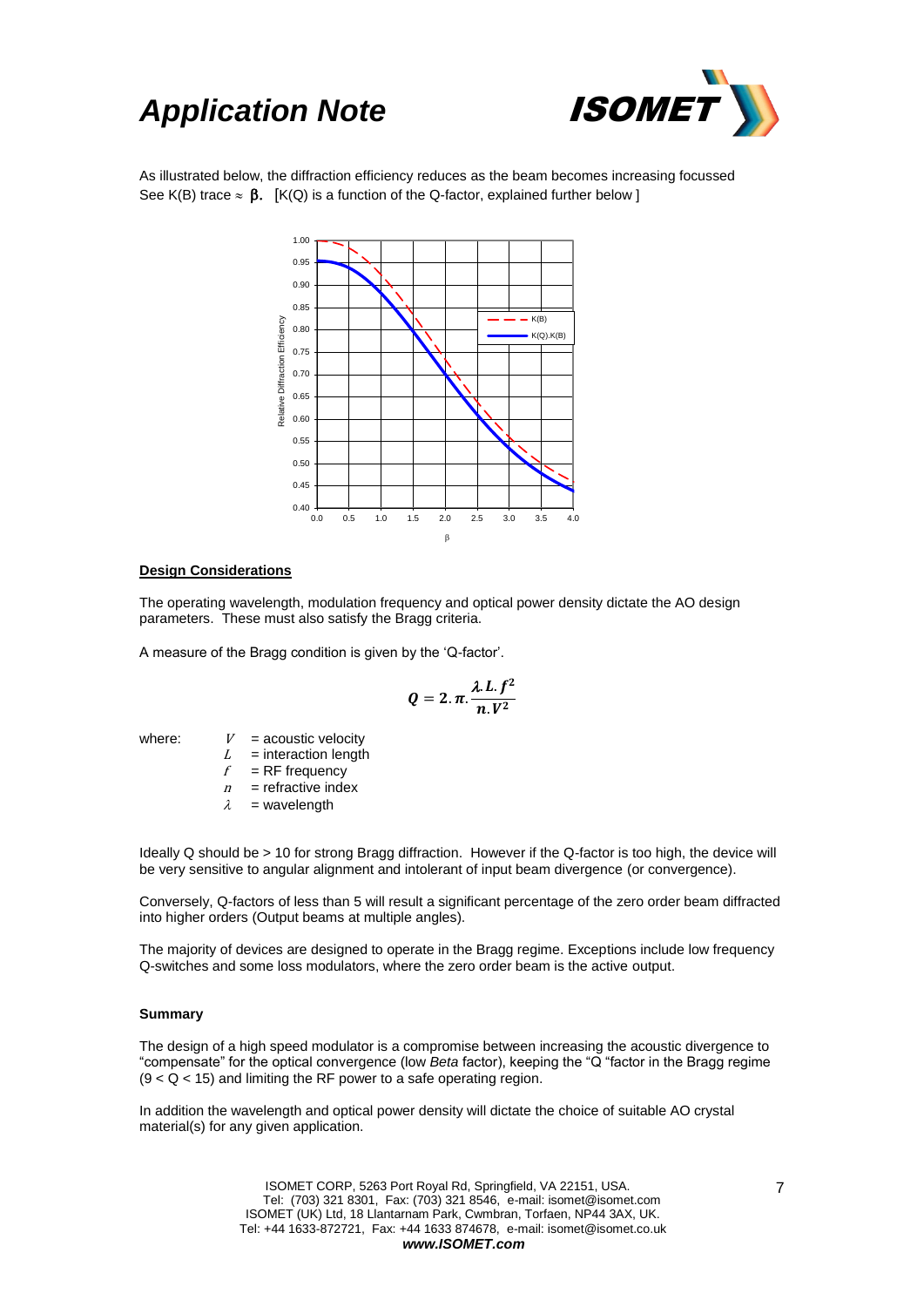

### **Modulator Techniques**

### **Multi-spot Modulators**

There are several methods to generate a number of independently controllable spots from one AOM. These use the deflection properties of the AO device by changing the drive frequency and/or phase.

Schematic of Single and Dual beam modulation methods:

One frequency = One diffracted output 0th order cannot be 0% A: Basic Modulator Configuration



0th order  $+$  1st order always = 100%

### B: Multispot / Deflector Configuration



+1st (Freq1) and +1st (Freq2) powers independent

### C: Dual Beam Modulator Configuration



+1st order and -1st order powers independent

Configurations B and C allow for multiple beam generation from a single laser input.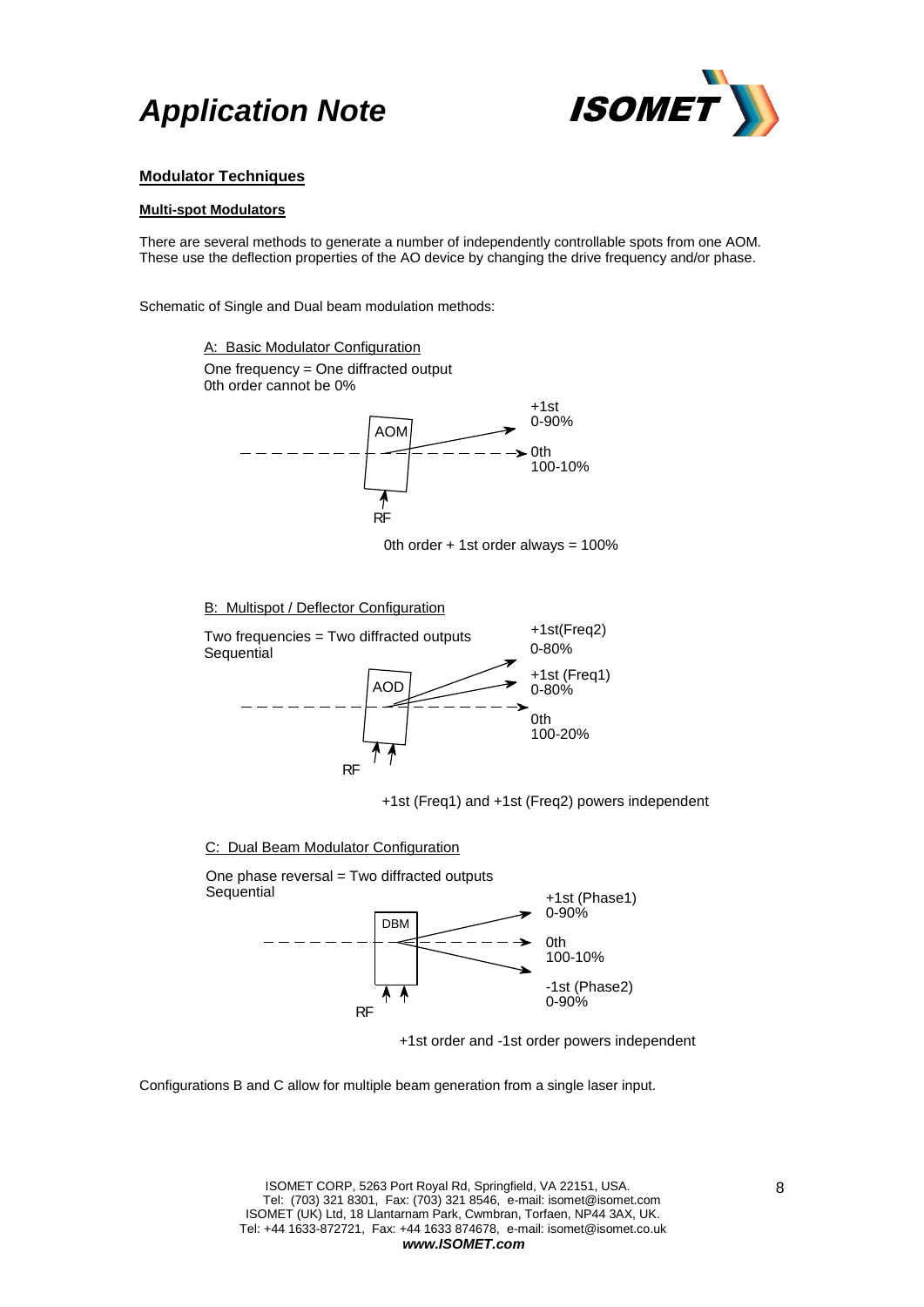

Config B is the classical approach using a change in RF drive frequency to create two or more spots.

Config C is a novel method that uses a change in phase across an transducer array to create two spots, each one either side of the zero order.

Both these methods produce spots that are sequential in time

### **Pulsed laser systems**

AO Deflectors can be used for pulse shaping, modulation and multiple beam generation. The method will depend on the laser pulse width.

Long laser pulses can be divided as shown in 'Pulse Division'. This requires the laser pulse width to be longer than the transit time of the acoustic wave across the laser beam.

Short laser pulses can be demultiplexed as shown in 'Pulse Demultiplex' This creates two beams at half the input repetition rate

### Multispot / Deflector Configurations





The above techniques also apply to the phase controlled Dual Beam Modulators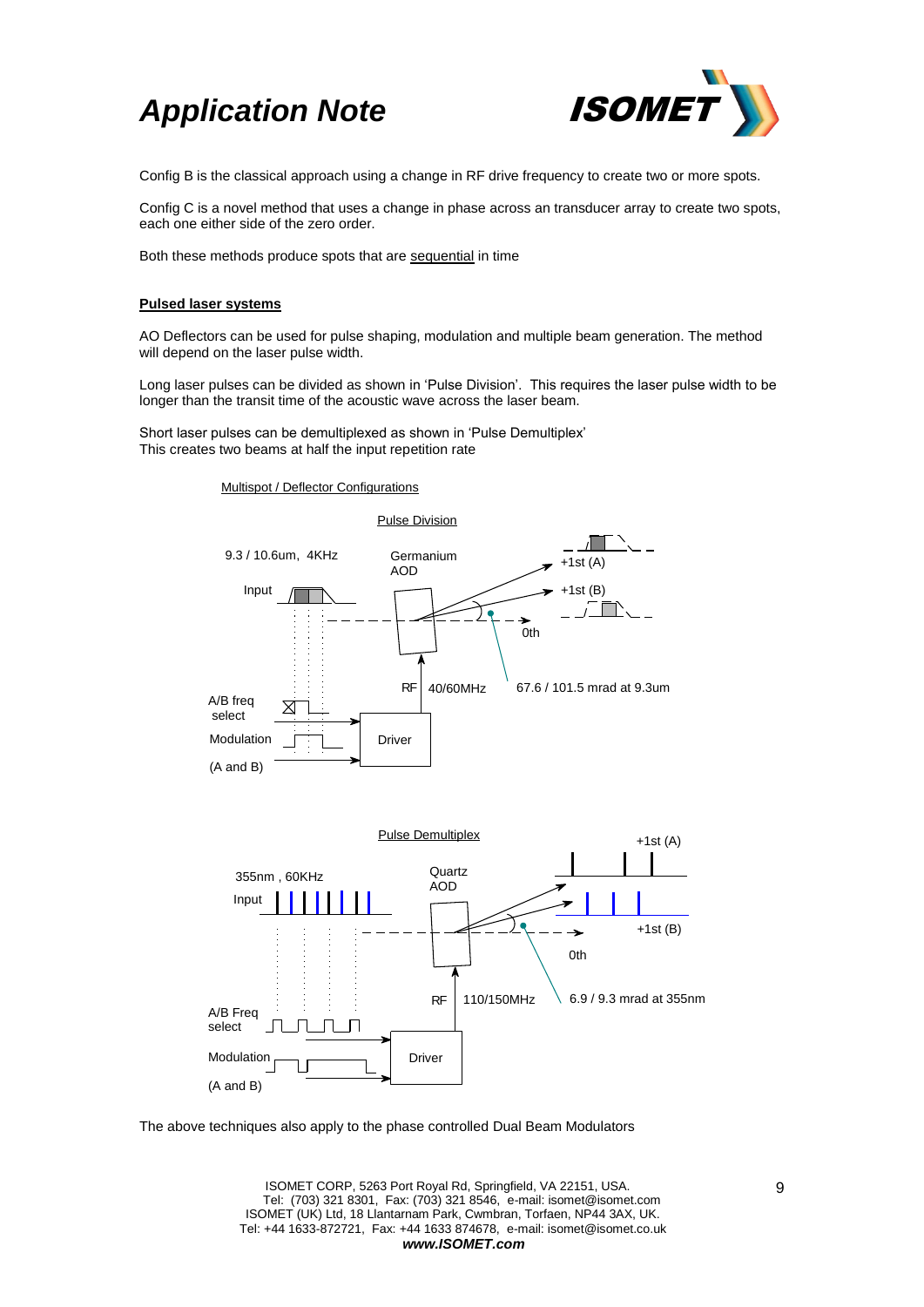

### **Sequential frequency, multi-beam generation.**

The drawing below illustrates a sequence of three frequency packets scrolling through an AO device. Each frequency will produce a spot at a different diffraction angle. The angular displacements are then transposed to linear spacing at the Fourier plane using a single lens.



The optical beam width defines the exposure time. The period of each RF frequency defines the effective rise time of each diffracted spot i.e. the time taken for the RF packet to move into the optical beam. This can be much lower than the exposure time.



Sequential Frequency Mode

where :  $v =$  acoustic velocity

- $d =$  optical beam width
- $h =$  optical beam height
- $t = frequency$  period
- $H =$  active aperture height  $(H > h)$

The amplitude of each RF packet will control the exposure level at each spot position.

Exposure time per spot =  $d/v$  Rise time per spot = t Diffracted spot size = h x v.t

Each RF packet can be considered as an aperture for the diffracted beam. Hence the output beam width is given by the product of the acoustic velocity and RF period. The output beam height is given by the lesser of the input beam height or active aperture height.

The angular spacing is restricted by the RF bandwidth of the AO device. The resolution of the device is given by the divergence of the input laser beam and the full scan angle of the AO modulator

$$
N = \frac{optical divergence through RF packet}{Full AO bandwidth Scan angle}
$$

This technique is used in plotters for graphic arts market. These are typically drum systems using an 8 or 10 spot system. The AO device axis is tilted to negate the spot shift due to the time taken to output spot 1 to spot 8 as the drum rotates.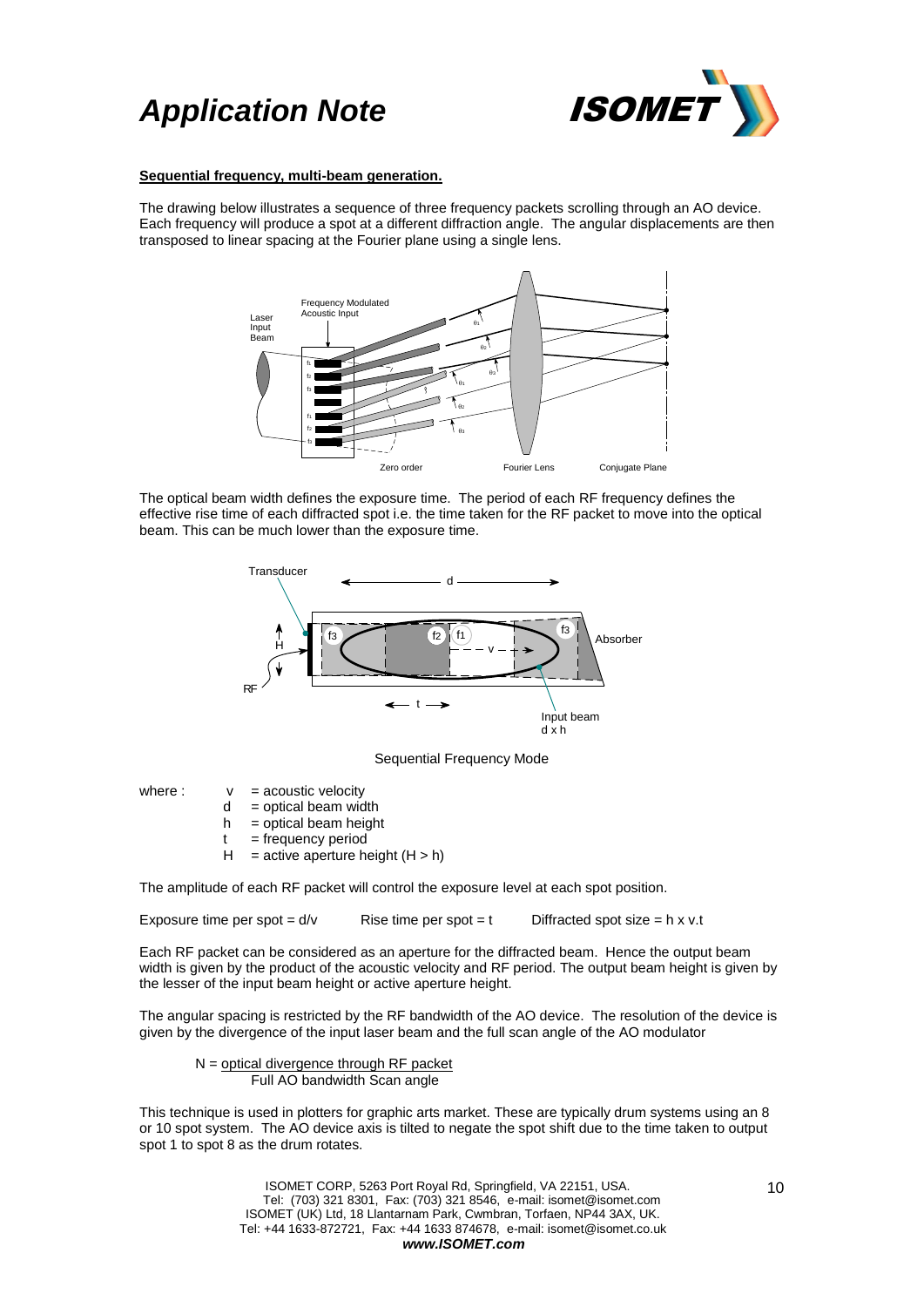

### **Shear-mode Devices**

These are a class of AO devices which exploit birefringent properties of anisotropic AO crystals. The main crystal type is slow shear TeO2 with an acoustic velocity of 0.6mm/usec to 0.7mm/usec.

Anisotropic materials are those with different refractive indices for the incident ( $n_i$ ) and diffracted ( $n_d$ ) beams. The 'Dixon' equations describe the angles of incidence and diffraction for interaction in these AO devices and are illustrated in the simplified plot below:



There are two significant regions:

- The first region is about the turning point of the 'Incident' curve  $(0.5 1.5)$  on the x-axis). This is the ideal operating point for AO deflector (and AOM), i.e. a small change in incident (Bragg) angle over a relatively large change in drive frequency (or wavelength  $\lambda$ o). This is ideal characteristic for wide bandwidth AO deflector where large scan angles require large changes in drive frequency. The very low errors in input Bragg angle result in a flat efficiency response.
- The second significant region applies to AOTF operation (< 0.1 on the x axis). This area corresponds to high sensitivity where diffraction only exists over a very narrow frequency bandwidth (or wavelength range). It is also an area with large input acceptance,  $(\theta_i)$ . e.g. in the region where  $sin\theta_1 = sin\theta_d = 1$

In all shear mode devices the diffracted output polarization is rotated by 90deg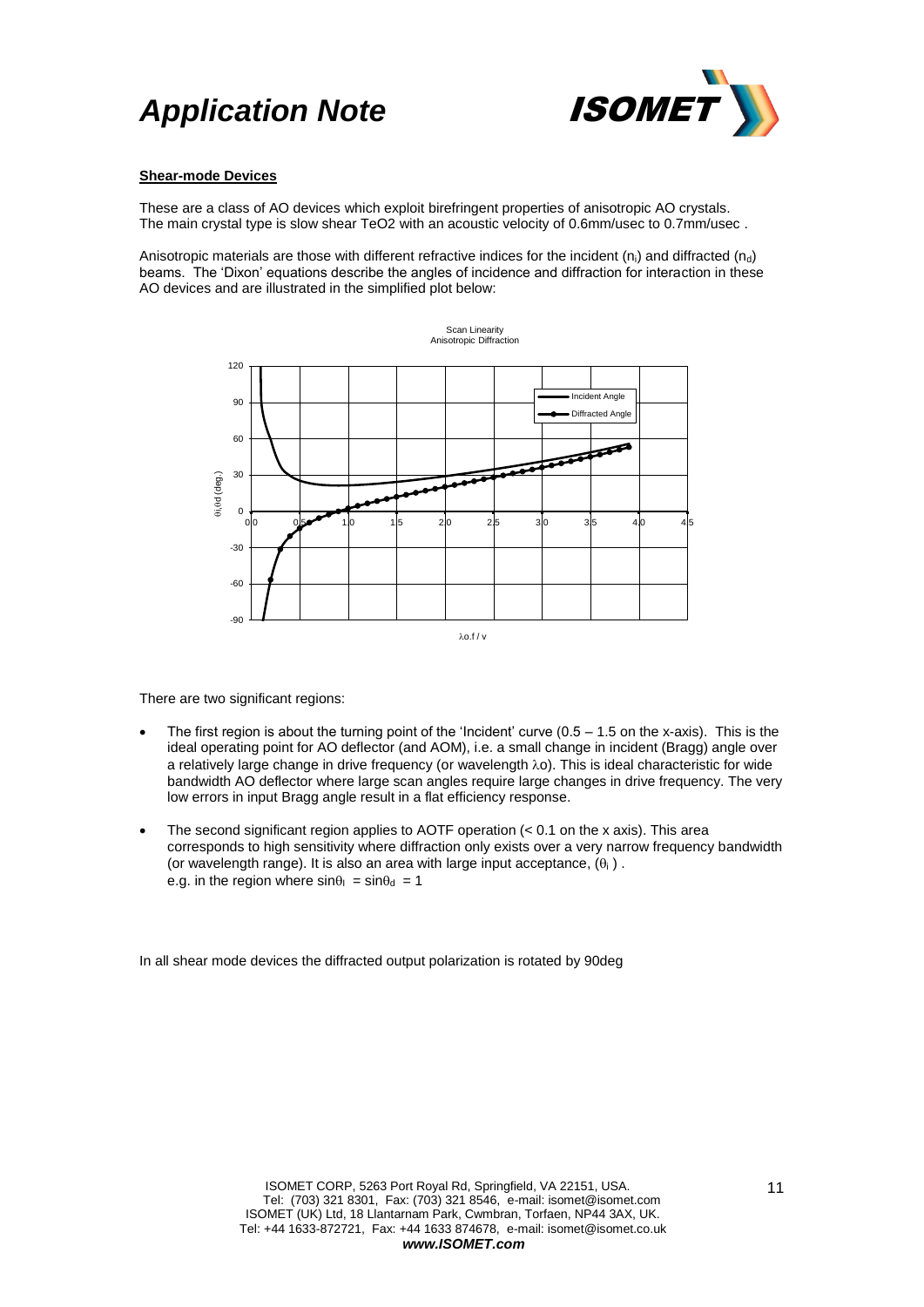

### **On-axis and Off axis diffraction in Slow Shear Birefringent AO devices**



Typical frequency response for On and Off-axis AO device

### ON-Axis: e.g. Acoustic wave travels down the 110 crystal axis (orthogonal to transducer)

Due to the nature of diffraction in birefringent crystal materials such as slow shear  $TeO<sub>2</sub>$ , re-diffraction will occur over a narrow range of acoustic frequencies. This creates a dip in the 1<sup>st</sup> order diffraction response, as illustrated by the solid curve above and a very strong 2<sup>nd</sup> second order output.

The dip (at  $f_d$ ) is often termed 'mid-band degeneracy' and the frequency at which this occurs will depend on the optical wavelength. Consequently the majority of On-axis devices are designed to operate above or below  $f_d$ 

| fd    |
|-------|
| 83MHz |
| 54MHz |
| 39MHz |
| 25MHz |
| 16MHz |
|       |

Maximum efficiency for On-axis devices is achieved for circular polarized input light.

#### Off-Axis: Acoustic wave is launched at an angle to the 110 crystal axis

The effects of the mid-band degeneracy can be alleviated using an Off-axis design (dotted curve). The Off-axis angle determines the efficiency flatness, the diffraction bandwidth and the crystal volume. An optimal design is wavelength specific.

Maximum efficiency for Off-axis devices is achieved for horizontally polarized input light.

The volume of crystal required for Off-axis devices is far larger than an On-axis equivalent. This generally makes Off-axis devices more expensive.